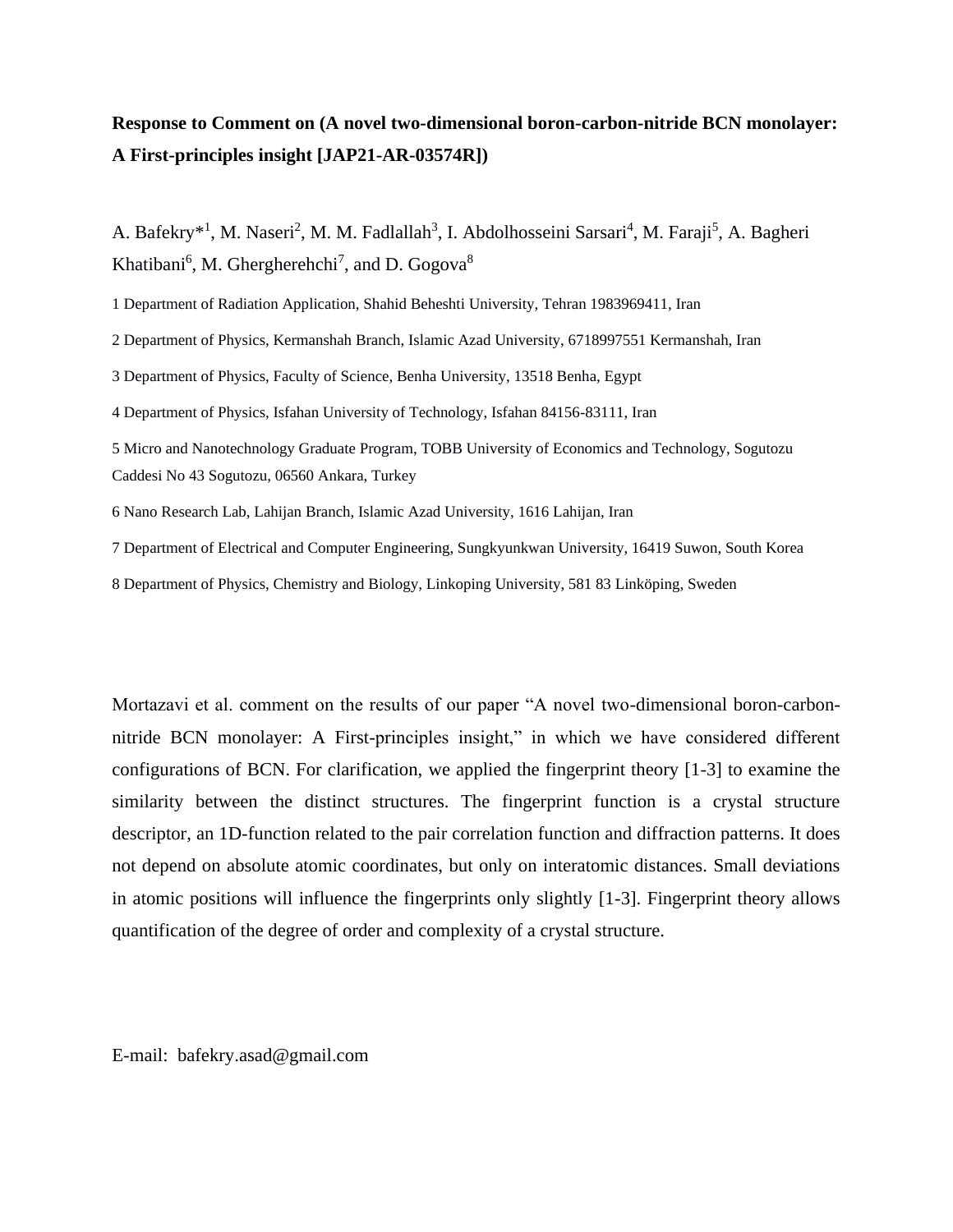Moreover, one could also measure the similarity between structures. For each given structure, one may also compute its own quasi-entropy as a measure of disorder and complexity of that structure.

$$
S_{\rm str} = -\Sigma_A \frac{N_A}{N} < \ln\left(1 - D_{A_i A_j}\right)
$$

where distances DAiAj are measured between the fingerprints of all ith and jth sites occupied by chemical species A, and the total quasi-entropy is the weighted sum over all chemical species, which measure, the physical difference between positions. In Table 1 one can see the structures with same quasi entropy has same structure, but it does not affect the paper's results and conclusions because we have focused on the structure No. 9.

| System         | Quasi entropy |
|----------------|---------------|
| $\vert$        | 0.1054        |
| $\overline{9}$ | 0.1055        |
| 12             | 0.1036        |
| $\overline{2}$ | 0.0000        |
| 10             | 0.0000        |
| 11             | 0.2111        |
| $\overline{3}$ | 0.0000        |
| $\overline{7}$ | 0.0000        |
| $\overline{4}$ | 0.1036        |
| $\overline{5}$ | 0.1036        |

Table 1: The quasi-entropy of the different configuration of the BCN structure based on the fingerprints theory [1-3].

The atomic structure of the BCN monolayer with configuration 9 in top view is depicted in Figure. 1. In the BCN, the graphene-like honeycomb lattice with a hexagonal primitive unit cell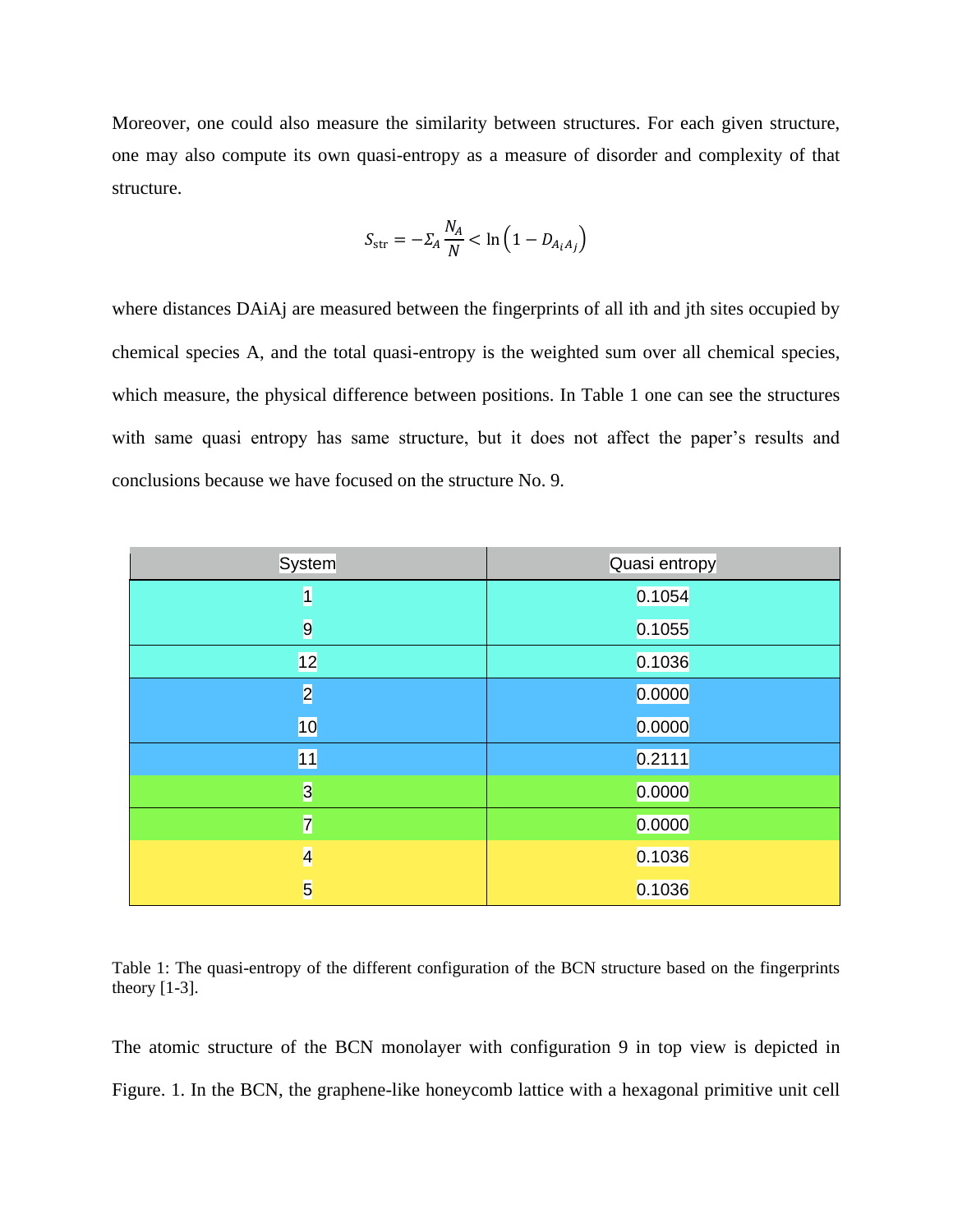is formed by eight atoms (2B, 4 C, and 2 N). The honeycomb lattice of BCN belongs to the P3m1 space group with a unit cell lattice constant of 4.34 Å.



Figure 1: Configuration 9 of the BCN monolayer.

There are many approximations in the computational methods or models, including limitations for both experimental and computational studies. One should try to use the best suitable tool. For the predicted BCN structure we have calculated the bandgap using the PBE and HSE06 functionals. The PBE gives an underestimated band gap value, however, the HSE06 is a more accurate method. Using the HSE06 hybrid functional is common in the computational community because of its accuracy in predicting the band gap and band structures. Figure. 2 illustrates the reputation of these methods [4] in predicting the band gap and band structures of different materials.

For the application of the proposed structure (not only BCN structure) theory can also guide the experiments. In many cases it gives deeper insights and offers promising material systems candidates for the experimental peers to explore. For the case of BCN monolayer, although our theoretical calculations show that it exhibits a bandgap of 1.6 eV, which lies in the visible region

of spectrum, we can claim that it may have promising applications such as electron emitters photovoltaic devices, and electro-catalysts .

To present more accurate information, it is more reasonable always to pay attention to the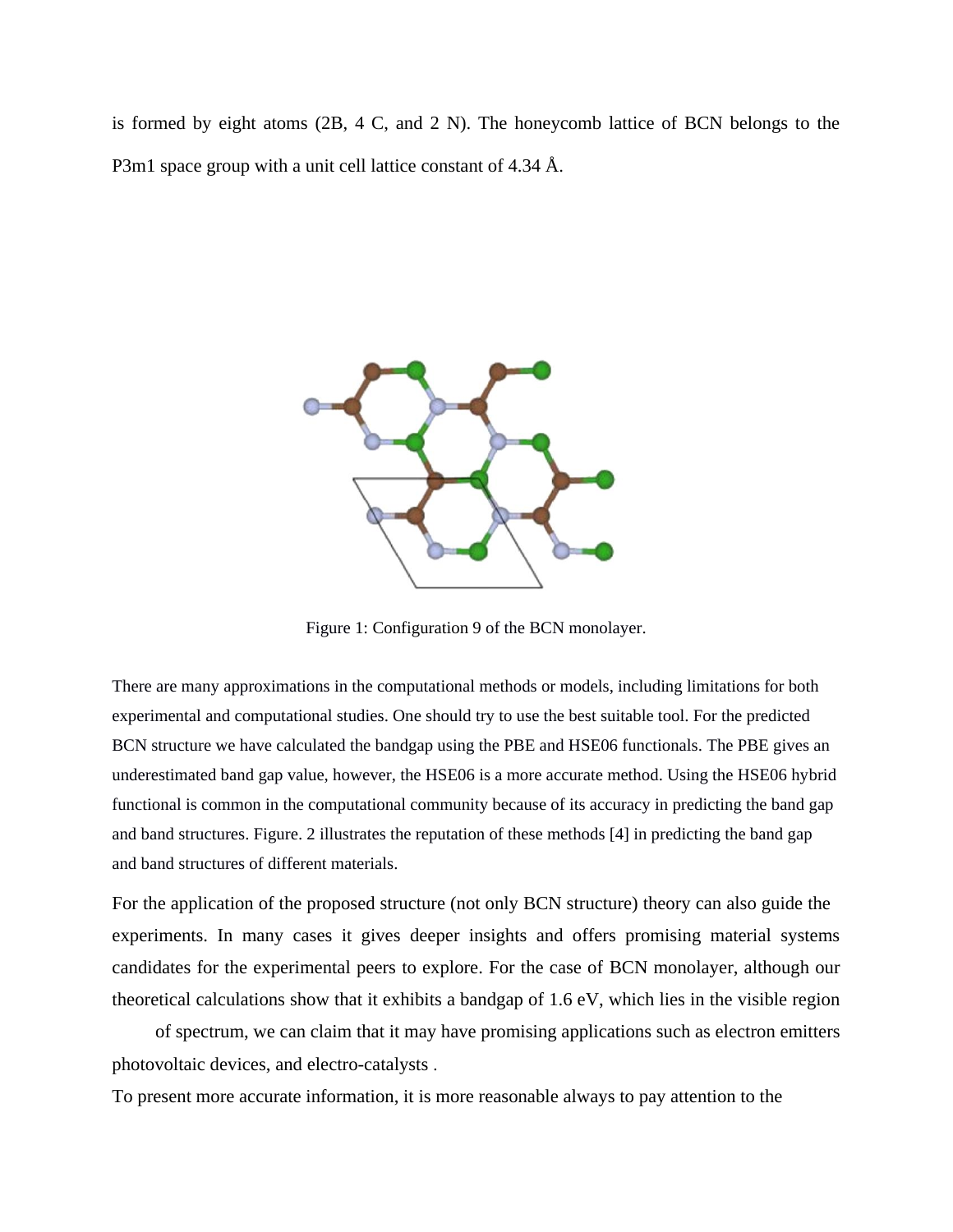computational/experimental accuracy. However, nothing is perfect.



Figure 2: Band gaps from PBE, PBE0, and HSE03 calculations, plotted versus the experimental data

 For the graphical presentation of the ELF calculation, we scaled the values between 0 and 0.5 to better visualize the ELF. Our ELF results are accurate, while those of Mortazavi are within 0-0.9

 Furthermore, the difference charge density of BCN show accumulation and depletion on different atoms.

 In the phonon calculations, the symmetrical points of the first Brillouin zone (BZ) are defined correctly in our paper. We chose the first BZ for the hexagonal BCN structure. Our phonon calculation shows no existence of any negative mode. It is better the frequency axis to be in arbitrary units when there are no experimental results yet. However, here we are aiming to show the absence of negative frequencies and it is properly done. We mentioned that unit of the Yaxis in the phonon band spectrum is  $\text{Cm}^{-1}$ .

 There is decimal point put on a wrong place for the elastic parameter. The elastic constants are: C11=1389 GPa, C12=289 GPa, C13=18 GPa, C22=1403 GPa, C33 = 72 GPa, C 44=549 GPa, C 55= C66= 23 GPa. Thus, the Young's modulus of BCN becomes 1328.86 GPa, which